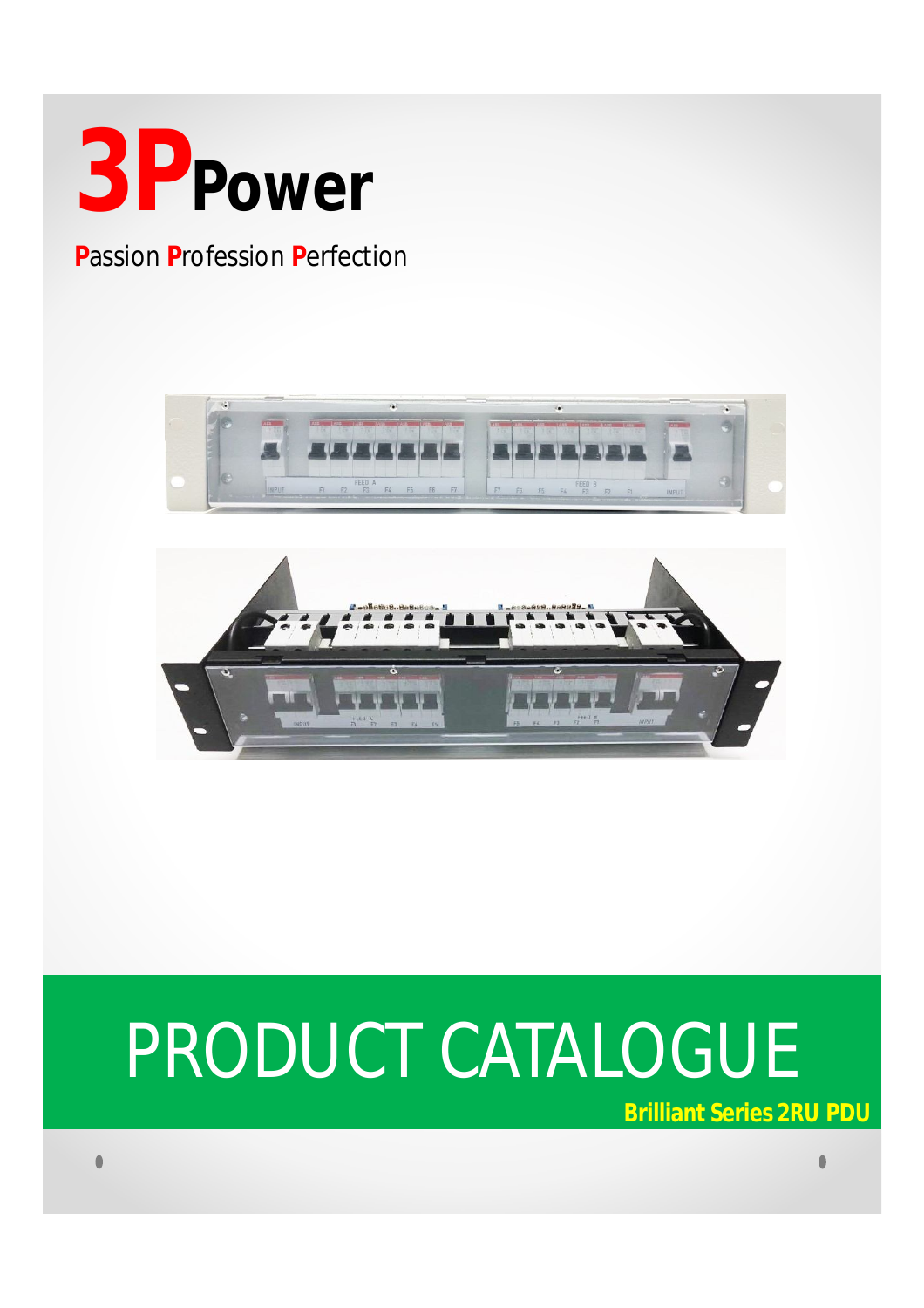# **Brilliant Series 2RU PDU**



#### • **Description**

3P Brilliant Series 2RU PDU rack mounting type is a compact power distribution unit and provides power distribution and overload protection from power source to loads. It is utilized in both AC and DC application.

Typically, the standard Brilliant Series 19" 2RU PDU provides 21 units of single pole 18mm MCB with single input common bar and isolated dual feed A & B inputs single pole 18mm MCB with maximum 8 units of outgoing single pole 18mm MCB of each feed. The maximum rating of MCB is 63A.

The Brilliant Series 2RU PDU can be with 21" and 23" rack mounting with either single pole MCB or double pole MCBs or three pole or four pole and either single feed input or dual feed inputs.

#### • **Main Features**

- Compact size
- Easy Installation
- **Easy cable termination**
- Rare and sides cable Entry
- Neat and tidy cable management
- Easy identification of MCB from one look
- Flexible selection of type and rating of MCB
- Application for both AC and DC Power Distribution
- Easy front access operation with MCB protection cover

#### • **Standards**

IEC/EN60898-1, IEC/EN60898-2 and IEC/EN60947-2



#### • **19" Standard PDU Configuration**

#### **Isolated Single PDU**

| <b>MCB Type</b> | Quantity |
|-----------------|----------|
| 1 Pole          |          |
| 2 Pole          | 10       |
| 3 Pole          |          |
| 4 Pole          |          |

### **Isolated Dual Feed PDU with 1 Pole MCB**

|        | <b>Incoming Quantity</b> | <b>Outgoing Quantity</b> |
|--------|--------------------------|--------------------------|
| Feed A |                          |                          |
| Feed B |                          |                          |

#### **Isolated Dual Feed PDU with 2 Pole MCB**

|        | <b>Incoming Quantity</b> | <b>Outgoing Quantity</b> |
|--------|--------------------------|--------------------------|
| Feed A |                          |                          |
| Feed B |                          |                          |